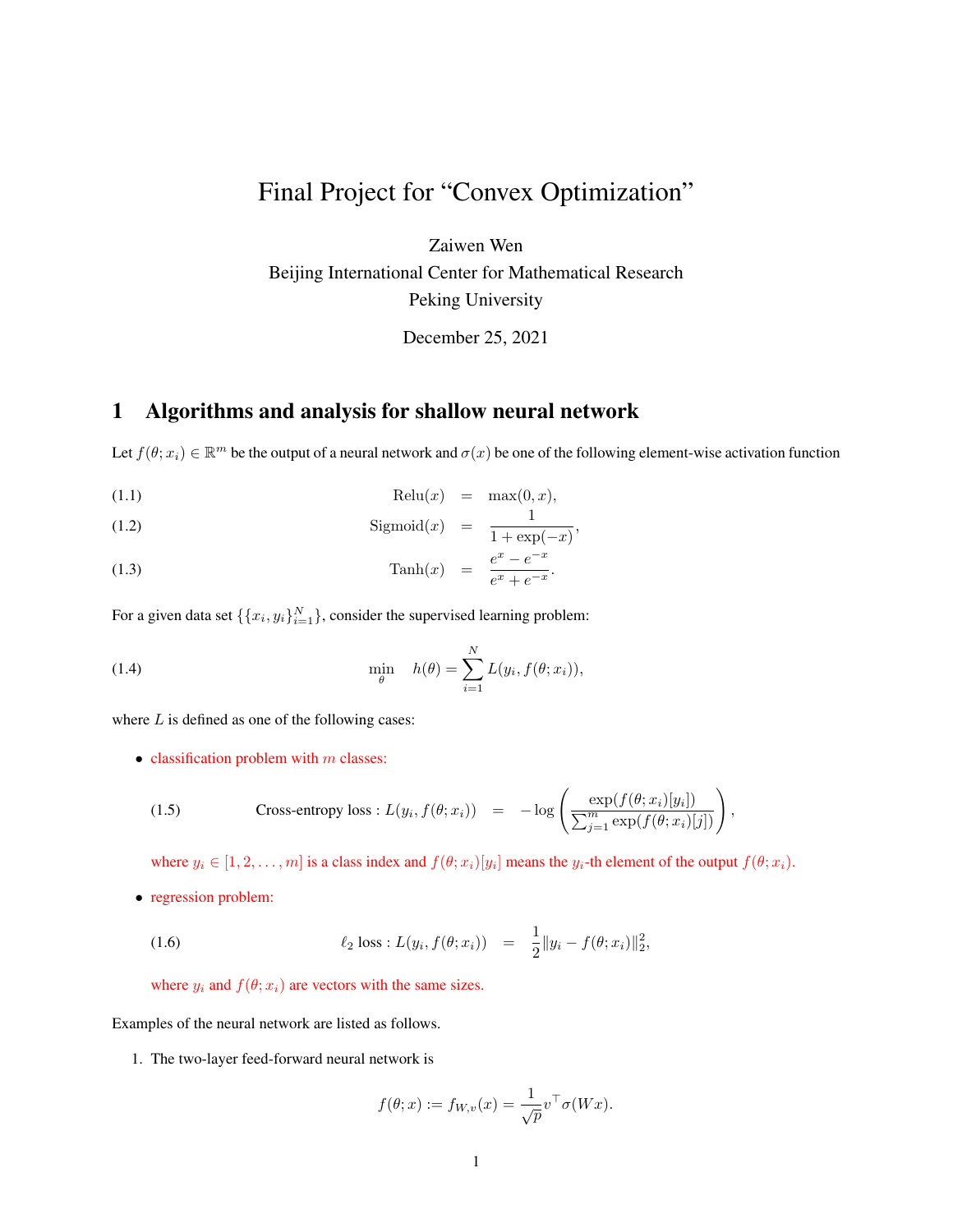where  $x \in \mathbb{R}^d$  is the input data,  $W \in \mathbb{R}^{p \times d}$ ,  $v \in \mathbb{R}^p$  are weight matrices  $(m = 1$  in this case). The parameters are concatenated into one column vector  $\theta = [vec(W)^{\top}, v^{\top}]^{\top}$ , where  $vec(W)$  transforms the matrix W into a vector by stacking all the columns of W one underneath the other.

2. Adding one more activation layer gives

$$
f(\theta; x) := f_{W,V}(x) = \sigma(V\sigma(Wx)),
$$

where  $x \in \mathbb{R}^d$  is the input,  $W \in \mathbb{R}^{p \times d}$ ,  $V \in \mathbb{R}^{m \times p}$  are weight matrice, and  $\sigma$  is an element-wise nonlinear function. All parameters are concatenated into one vector  $\theta = [vec(W)^{\top},vec(V)^{\top}]^{\top}$ .

In the following questions, the neural network, the activation and loss function can be any of their combinations. Of course, you can consider multiple choices of them or even cover all of them.

1. Compute the gradient (or subgradient) of  $h(\theta)$  with respect to  $\theta$  and estimate its Lipschitz constant. Check whether the gradient can be written as the form of  $\text{vec}(uv^{\top})$  for some vectors u and v.

Reference on matrix calculus and backpropagation:

• Stanford: CS224n, Christopher Manning, Gradients by hand (matrix calculus) and algorithmically (the backpropagation algorithm),

```
https://web.stanford.edu/class/cs224n/slides/cs224n-2020-lecture04-neuralnets.
pdf
```
- Stanford: CS224n: Natural Language Processing with DeepLearning, [https://web.stanford.](https://web.stanford.edu/class/cs224n/readings/cs224n-2019-notes03-neuralnets.pdf) [edu/class/cs224n/readings/cs224n-2019-notes03-neuralnets.pdf](https://web.stanford.edu/class/cs224n/readings/cs224n-2019-notes03-neuralnets.pdf)
- 2. Compute the Hessian of  $h(\theta)$  with respect to  $\theta$  if it is available and estimate the upper and lower bound of its eigenvalues. Check whether each block of the Hessian can be written as the form  $A \otimes B$  for some matrices  $A$ and B.
- 3. Compute the empirical Fisher matrix and compare the differences to the Hessian matrix.
- 4. Will the function  $h(\theta)$  be strongly convex in a small neighbourhood of the global optimal solution? Either try numerical experiments on a few small examples or try to establish certain theoretical results.
- 5. Check if  $h(\theta)$  satisfies the so-called Polyak-Łojasiewicz condition, i.e., there exists a constant c such that

$$
h(\theta) - h_{inf} \le c \|\nabla h(\theta)\|,
$$

where  $h_{inf}$  is the optimal value of [\(1.4\)](#page-0-0).

- 6. Suppose that the gradient descent method with certain line search schemes is applied to solve [\(1.4\)](#page-0-0). Write down the method and the corresponding convergence results from the classic textbooks on nonlinear programming such as
	- "Numerical Optimization", Jorge Nocedal and Stephen Wright, Springer
	- "Optimization Theory and Methods", Wenyu Sun, Ya-Xiang Yuan

Is it possible that this method converges to a global optimal solution of [\(1.4\)](#page-0-0)? Either try numerical experiments on a few examples or try to establish certain theoretical results.